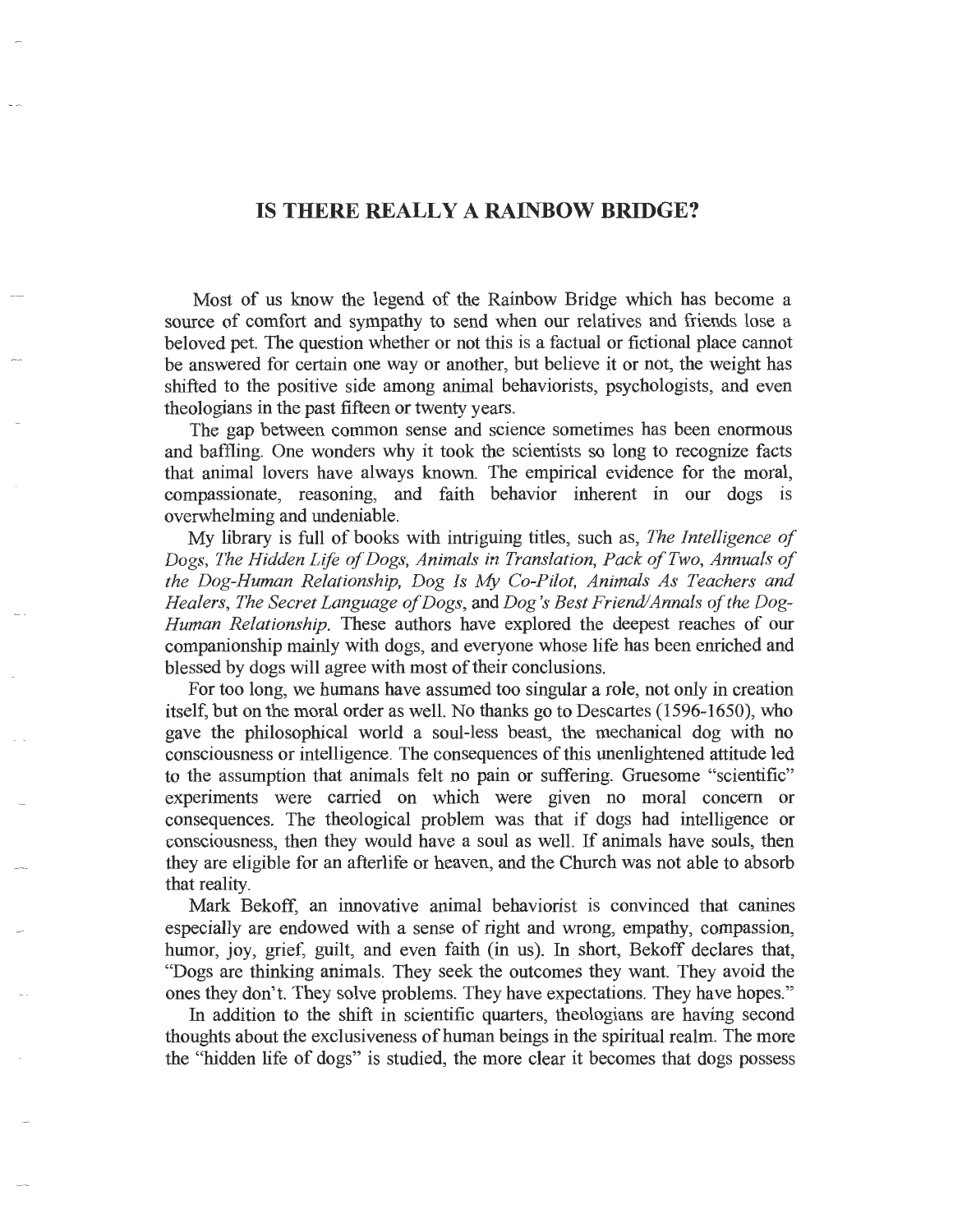some kind of special relationship with their Creator, a belief held in primitive societies for ages. Someone has said that it is no coincidence that God spelled backwards is Dog. One charming folk tale among the Kato Indians of California has God traversing his new creation filling it with all its familiar wonders. However, there is no mention of the dog. Why? Because God already had a dog who was accompanying him on his creation walk. Apparently, the Katos could not even imagine God going about without a dog by his side.

There. is obviously a substantial and wondrous connection between us and our dogs. They are capable of loyalty, shared experiences, calculated play, serious responsibilities, and genuine camaraderie. To go even further, any long association with dogs convinces us that dogs can exercise reason, discern problems, figure out solutions, and communicate their intended action. Is this claiming too much for the household pet without being charged with anthropomorphizing? Not at all. It happens that dogs and humans share the same general nervous system structure, brain organization, and transmitter chemistry. We also share an evolutionary history notably manifested in much canine behavior that demonstrates our high level relationship. While not yet proven by strict scientists, (if it ever can be), we cannot claim conclusively that dogs possess consciousness, forethought, moral intelligence, and therefore, souls. However, these attributes *are* plain to us who live year after year with consecutive Scotties. Our dogs constantly exhibit behavior that we *understand* on an intelligent or emotional level. My Scotties have wants, likes and dislikes, expectations, hopes, fears, disappointments, and joys. They can express both grief and exultation appropriately. The data is compelling. Two necessary components, consciousness and intelligence, augmented by historic breed instincts, is altogether an impressive package which include having a sense of right and wrong. That surely opens to door to heaven.

I know a few people who try to silence their dogs as completely as they can, even using shock collars. Little do they suspect that the tendency to bark made the dog the most valuable animal on the planet to early humans. A barking dog is the perfect warning system even today, more efficient than fancy electric security systems, and that is the opinion of our neighborhood policemen. In the dangerous world of cave dwellers, the best barkers were no doubt the survivors in the camp. Those dogs who did not provide the watchdog service well, may have been eaten rather than bred for domestication. Scottish Terriers rank in the top three breeds for well-functioning watchdog duty, and my two Scotties prove that pudding. Barking is a vital feature bred into these dogs, and while instinct may incite barking, the household Scottie soon learns to hold his fire or limit his barking to his own territory. In other words, intelligent discernment enters his decisions, and he rarely does random or nuisance noise. Early human beings gave the dog spiritual powers by which both angels and devils were detected. A barking dog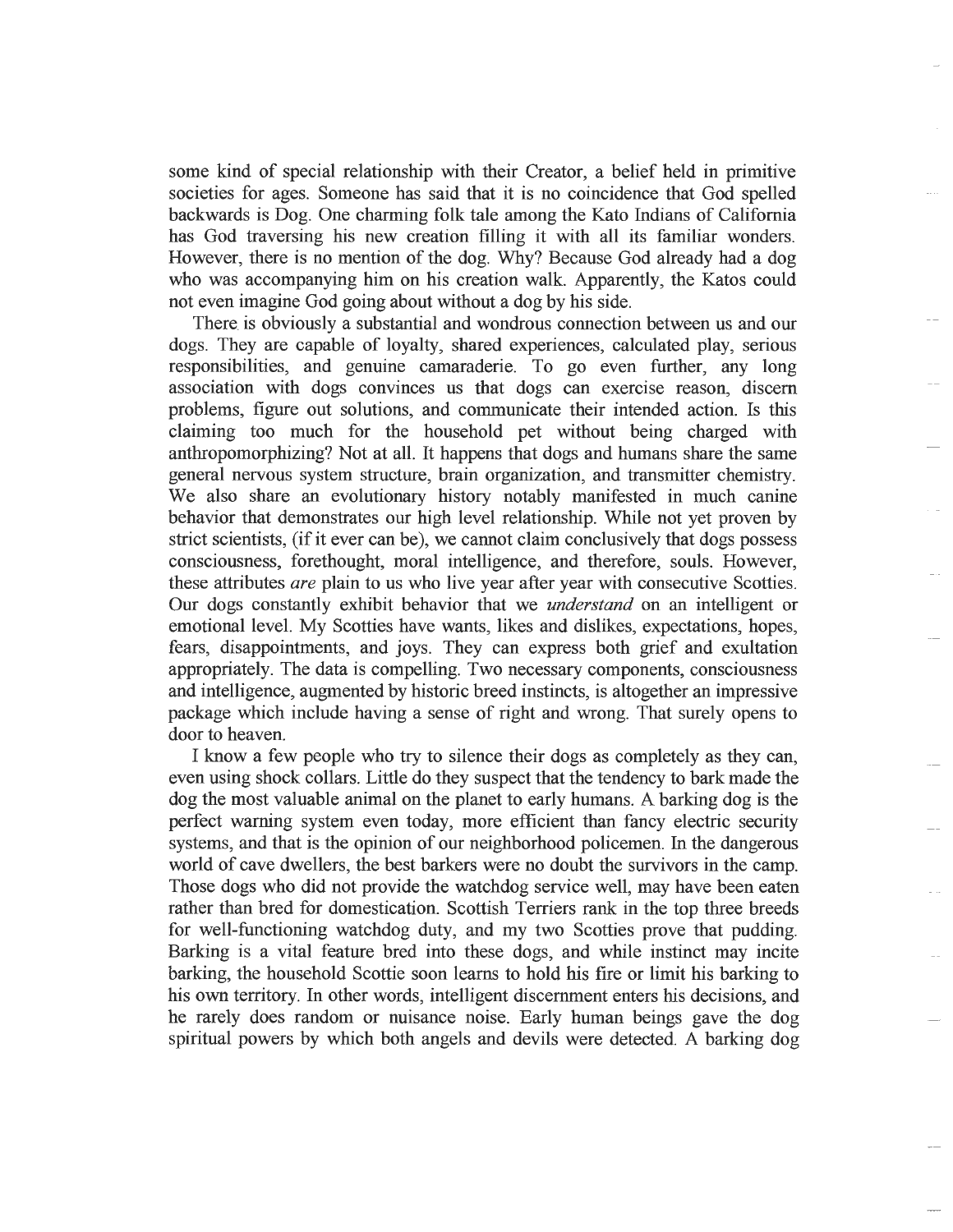was therefore not to be silenced in case a human life was in danger from an evil spirit.

Our dogs are so much more than anatomy and instinct. We have come a long way from Descartes'· biological bag of reflexes that feels no pain, but dog behavior remains inscrutable to a large extent. Few behaviorists are denying that they have a moral sense, individual personality, trust (have faith), and feel a variety of "human" emotions. We share much genetic heritage with dogs, leading Mark Bekoff to believe that what we share extends into the spiritual realm. "If we have souls, our animals have souls. If we have free choice, they have it. If we can't know this for sure, let's give them the benefit of the doubt." (from a *Denver Post* interview). We still wonder why dogs are so devoted to the human race, why they seem to delight in our company even if it is not ideal, and accord us with limitless affection and fidelity.

We have come to the crux of the matter: the question of personality. That we give our dogs the very characteristic of *personality* is telling. There is no other way to describe the distinctive temperaments and styles of activity each dog even of the same breed exhibits. They are all as different as our own children are. And if this is personality, the dogs surely have souls that warrant entry into the Creator's abode at the end of their earthly lives. How dare we humans claim exclusivity when not only legend, lore, and spiritual intuition say otherwise? The biblical promise also includes animals in a life after death. In Genesis 9:9-10, the Creator makes a covenant with the animals as well as with Noah after the Flood, saying, "Behold, I establish my covenant with you and your descendants after you, and *with every living creature that is with you, the birds, the cattle, and every beast of the earth with you ... "* That is inclusive, and now we use the Rainbow Bridge as a symbol of the original sign God set in the clouds.

The first Bible verse most of us learned in Sunday School because it was short and to the point was, "God is love." Love is love, a divine dispensation from wherever it comes. One of the requirements for a healthy emotional life is reciprocal love. We have a basic need to love and be loved. Dogs can fill that need nearly as well as human beings, some would say, just as well. We should neither fantasize nor romanticize our relationship with our dogs. Their function is not simply to fill some need of ours.

Consider the endowments of dogs: they have instincts and heightened senses, hear voices and see things we do not, intuit climates of emotion, exercise inscrutable wisdom, and obey inaudible commands. They have a sanctified innocence, and inherent dignity of their own, and are capable of self-sacrificing love and loyalty rarely found among human beings. They do not consistently abuse, ravage, and kill their own species. They are not an inferior sub-species, but as Henry Beston has noted, (animals) "are other nations ... caught with ourselves in the net of life and time, fellow prisoners of the splendor and travail of the